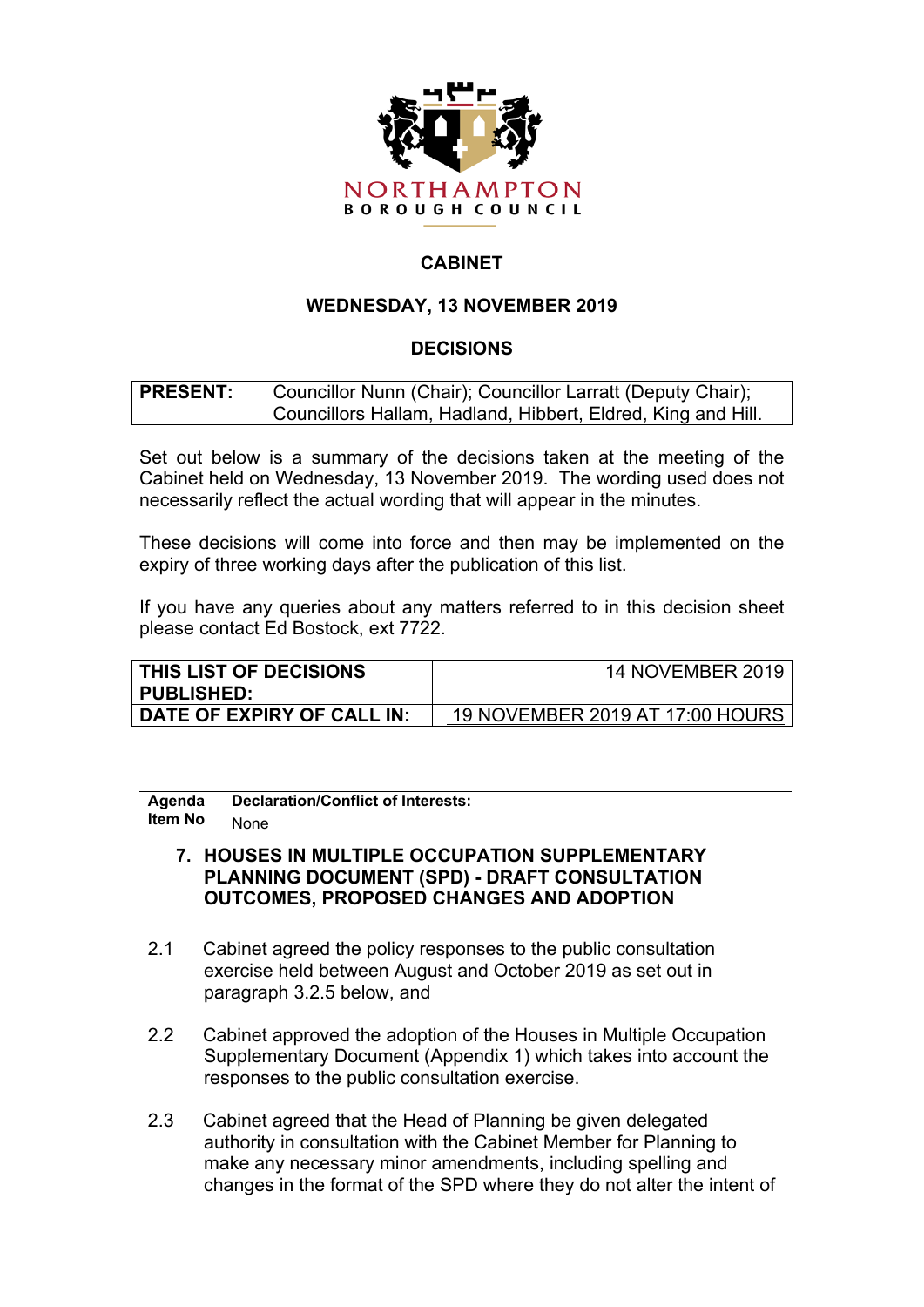the SPD, prior to its publication.

**Agenda Item No Declaration/Conflict of Interests:** None

- **8. PARKING STANDARDS SUPPLEMENTARY PLANNING DOCUMENT (SPD) - DRAFT CONSULTATION OUTCOMES, PROPOSED CHANGES AND ADOPTION**
- 2.1 Cabinet approved the adoption of the Parking Standards Supplementary Planning Document.
- 2.2 Cabinet agreed that the Head of Planning be given delegated authority in consultation with Cabinet Member for Planning to make any necessary minor amendments, including spelling and changes in the format of the SPD where they do not alter the intent of the SPD, prior to its publication.

**Agenda Item No Declaration/Conflict of Interests:** None

- **9. SPECIALIST HOUSING SUPPLEMENTARY PLANNING DOCUMENT (SPD) - DRAFT CONSULTATION OUTCOMES, PROPOSED CHANGES AND ADOPTION**
- 2.1 Cabinet approved the adoption of the Specialist Housing Supplementary Planning Document (SPD).
- 2.2 Cabinet agreed that the Head of Planning be given delegated authority in consultation with the Cabinet Member for Planning to make any necessary minor amendments, including spelling and changes in the format of the SPD where they do not alter the intent of the SPD prior to its publication.

**Agenda Item No Declaration/Conflict of Interests:** None

#### **10.REGENERATION AND REDEVELOPMENT OF BERKELEY HOUSE AND ST MARY'S COURT, SPRING BOROUGHS**

- 2.1 Cabinet:
	- (a) Approved the regeneration and redevelopment of Berkeley House and St Mary's Court, by Northampton Partnership Homes (NPH) on behalf of the Council, including the demolition of the existing seven blocks of flats and the construction of 126 new affordable homes,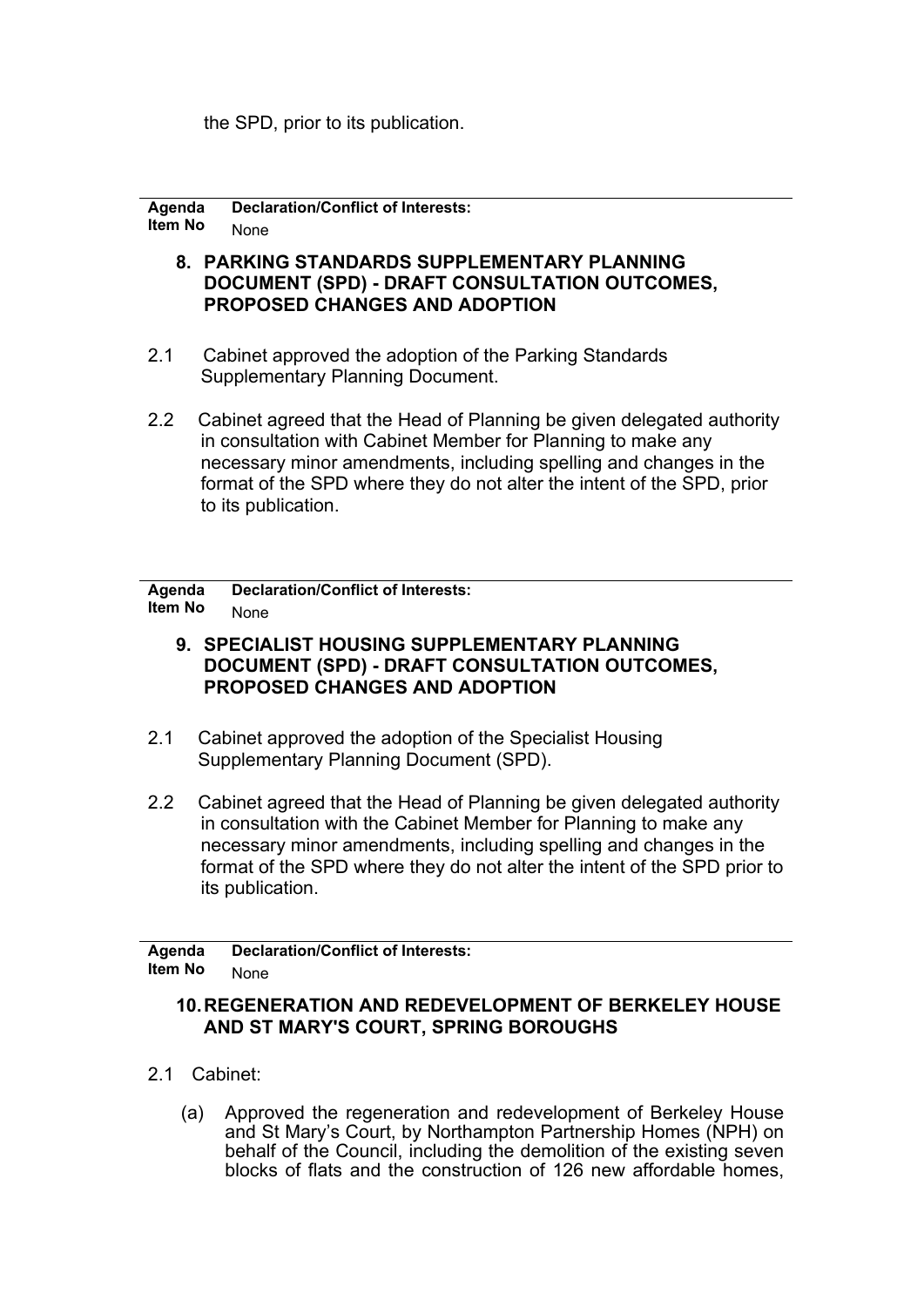within the financial envelope presented in the exempt report Appendix 6, in accordance with the proposals set out in the planning application for this scheme, described as 'The Roof Gardens', approved by the Council's Planning Committee on 30 July 2019;

- (b) Approved the publication of a formal demolition notice for Berkeley House and St Mary's Court (affecting the seven blocks of flats within the area identified in the plan that is shown edged red in Appendix 1) and the subsequent demolition of each block of flats as it becomes vacant;
- (c) Resolved to make a Compulsory Purchase Order (CPO), in accordance with s226(1)(a) of the Town and Country Planning Act 1990, for the acquisition of the land and third party interests within the area identified in the plan that is shown edged red in Appendix 1 in order to enable the regeneration of the Berkeley House and St Mary's Court site and the development of 'The Roof Gardens' scheme;
- (d) Delegated to the Chief Executive, in consultation with the Cabinet Member for Housing & Wellbeing, the Borough Secretary & Monitoring Officer and the Chief Finance Officer, the authority to effect the making, confirmation and implementation of the CPO and to take all necessary steps to give effect to the CPO including the payment of any compensation in relation to the land shown on the plan in Appendix 1 including, but not limited to, the procedural steps described in Paragraph 4.3.10 of this report;
- (e) Delegated to the Chief Executive, in consultation with the Cabinet Member for Housing and Wellbeing, the Borough Secretary & Monitoring Officer and the Chief Finance Officer the authority to appoint external professional assistance if necessary to meet the requirements of paragraph 4.3.10 of this report;
- (f) Considered and took account of the consultation feedback pursuant to Appendix 4 of this report;
- (g) Approved the proposed capital scheme budget of £15.9m which will include the scheme costs involved in the acquisition of leasehold properties, development costs i.e. standard construction costs, demolition and asbestos removal, any potential archaeology fees and finally, location construction costs;
- (h) Delegated to the Chief Executive, in consultation with the Cabinet Member for Housing and Wellbeing and the Chief Finance Officer, authority to approve the release of the relevant funds from the Housing Revenue Account Capital Programme following the procurement process and outcomes within the financial envelope presented in exempt report Appendix 6;
- (i) Delegated to the Head of Housing & Wellbeing, in consultation with